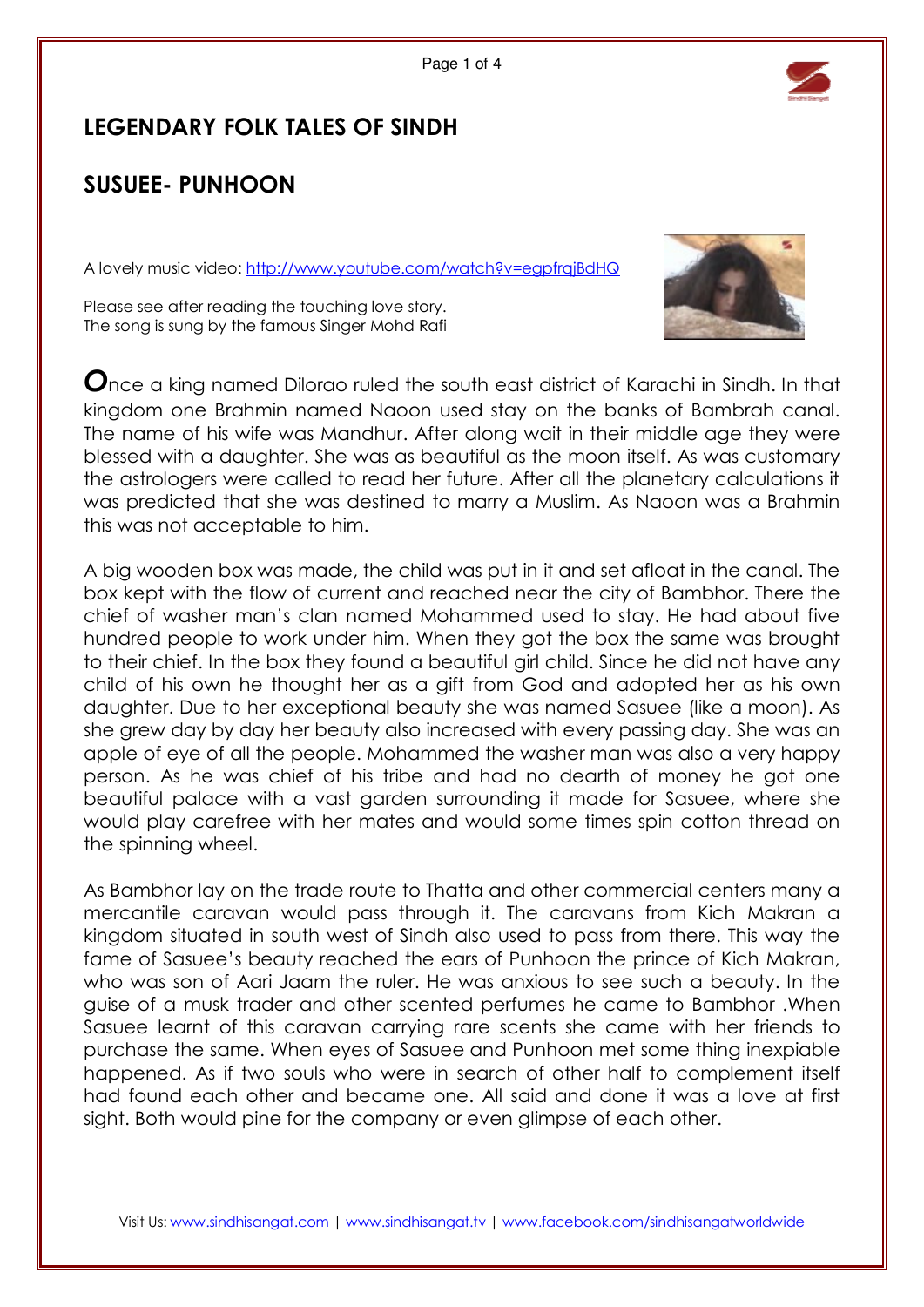

Sasuee confided the secret of her heart to her friend who went and informed about the situation to her father so that both may be married. Mohammed the washer man sternly refused, saying "he does not belong to our caste". Her friend was privy to the deep attachment of Sasuee and to counter that objection said, "He is from our caste". On hearing this Mohammed wanted to test Punhoon and gave him a sackful of clothes to wash. Punhoon was not a washer man. In his desperation he tore all the clothes that were given to him for washing. Seeing this Sasuee suggested to him to put one gold coin in every piece of cloth and give it to the owners. On getting a gold coin no one would complain. Punhoon followed her advice and this strategy succeeded. This convinced Mohammed that Punhoon was washer man indeed! Sasuee and Punhoon both were married with befitting pomp. Before marriage he got an undertaking from Punhoon that he would stay in Bambhor only.

 Chunro a brother of Punhoon who was with him tried his best to dissuade him but miserably failed. He returned back to Kich Makran and related the entire episode to his father, Jaam Aari who sent his special messenger to Punhoon telling him if did not return immediately he would die in his separation. When messenger reached Bambhor he found Punhoon washing clothes along with other washer men. He pleaded with Punhoon to return but to no avail. Ultimately Punhoon's brothers Chunro, Hotu, and Notu consoled their distraught father and promised to bring Punhoon back.

When all the three brothers reached Bambhor they were received by all the warmth by Sasuee and Punhoon. They were lavishly entertained with choicest food and wines. One day while Sasuee was asleep and brothers were reveling Punhoon's brothers' conspired to intoxicate him to the extent of unconsciousness. Thus in this state they took Punhoon away on the back of fast running camels.

Next day early morning when Sasuee woke up she did not find Punhoon. On enquiring she came to know that Punhoon's brothers had carried him away during the night. She became inconsolable. Her parents as well as her friends tried to calm her down. Separation from Punhoon was unbearable for her. She abandoned everything and set out in pursuit of her beloved Punhoon.

In her pursuits through difficult terrain she would some times blame herself for sleeping and some times her brother in laws who had treacherously abducted Punhoon and some time she bemoaned her luck! In the words of Shah Latif:

All are enemies, camels, camel men and brother in laws, Fourth enemy is wind that removed the foot prints of Punhoon, Fifth enemy is sun which delayed its setting, Sixth enemy is sky which did not make travel easy, Seventh enemy is moon which did not shine longer,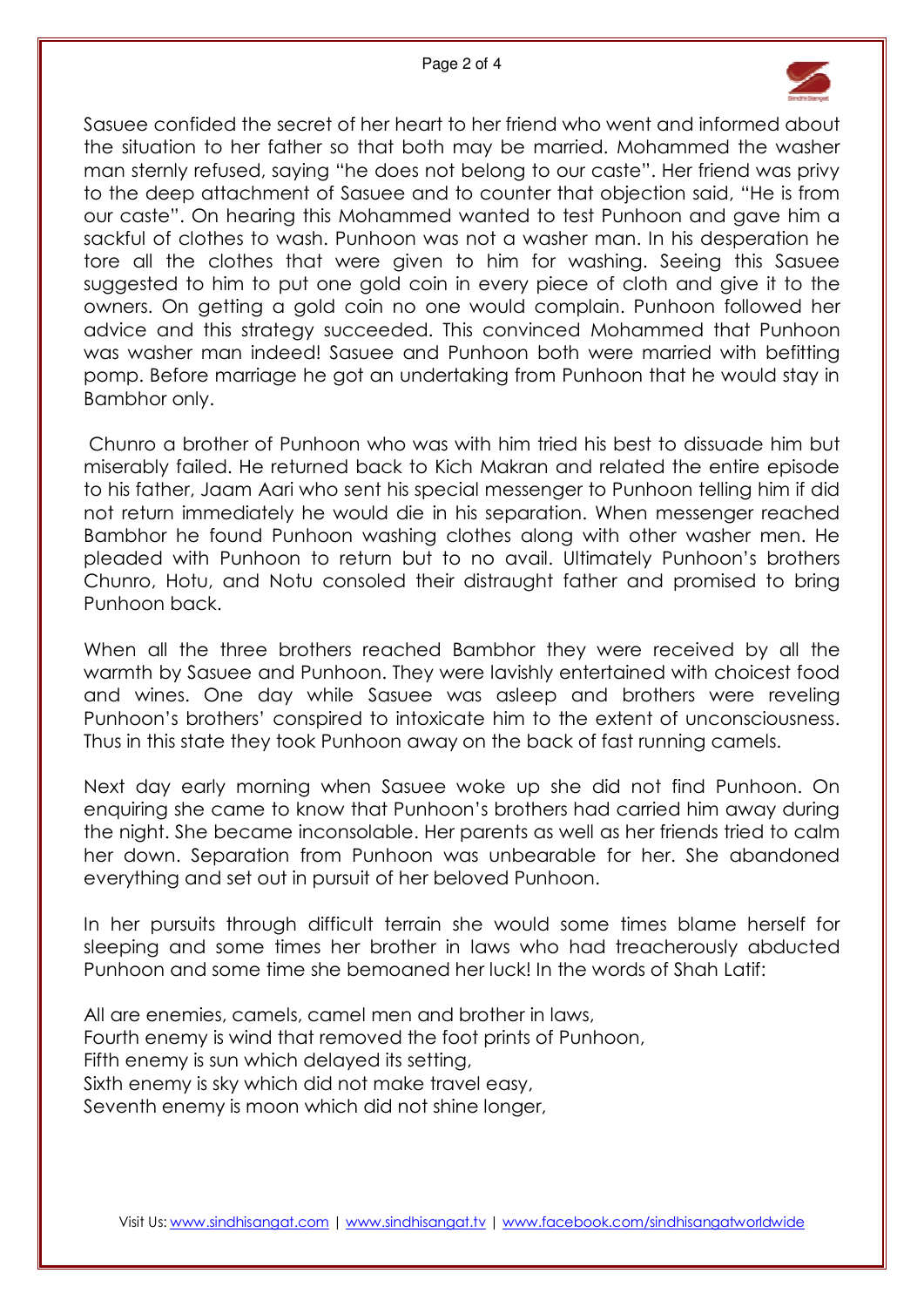

Sasuee was dead tired. All her limbs badly ached; she was hardly able to move. But she resolved, 'to Punhoon she must go and she has to continue to move' and she fortified herself with the thought:

'You have to keep moving all the time, be it a bitter cold or scorching heat,' (Shah Latif)

Again she wants to entreat Punhoon;

'I would bow and touch his feet,

Entreat him to stay for a night at Bhambor,' (Shah Latif)

After the tortuous journey when she reached near Pubba mountain she fell down totally exhausted. Miraculously a water spring appeared there. Sasuee drank water and rested for a while. (Still That water spring is there for any one to see). She moved again in pursuit of he beloved Punhoon. When she reached near Mabuhur canal, she saw a hut of a shepherd at the top of the hillock. She asked the shepherd if he had seen any caravan passing that way. Seeing her beauty and her being alone the shepherd made advances towards her.

She asked him for some water. As shepherd went to his hut to fetch water, Sasuee prayed to god to save her chastity. God granted her prayer- the hillock broke into two and Sasuee found eternal refuge in its womb. In this entire incident a portion of her upper garment remained visible outside. Shepherd when returned not only with the water but milk also was astounded to see this miracle of nature. As repentance for his deed he became a caretaker of the grave of Sasuee.

On the other hand when Punhoon regained consciousness he pleaded with his brothers to free him and allow him to return to Bambhor. His brothers obstinately refused his pleas and brought him back to Kich Makran and handed him over to Aari Jam. Punhoon was all the time melancholy and restless, and he lost his health and reached a perilous condition. Seeing this Aari Jam told him 'go with your brothers and bring Sasuee back here with you.'

All set out in the search of Sasuee and when they reached Mabuhur canal seeing the fresh grave he thought it is possible this grave may be of some saint. Thinking so he went to there. Shepherd related the entire episode of Sasuee to him. Thinking it to be a grave of an ardent lover he prayed that he should also meet his beloved. Lo and behold! The hillock again parted and he eternally joined his beloved.

True lovers do not hesitate to sacrifice their life to meet their beloved. Such another Story of immortal love is that of Sohini – Mehar.